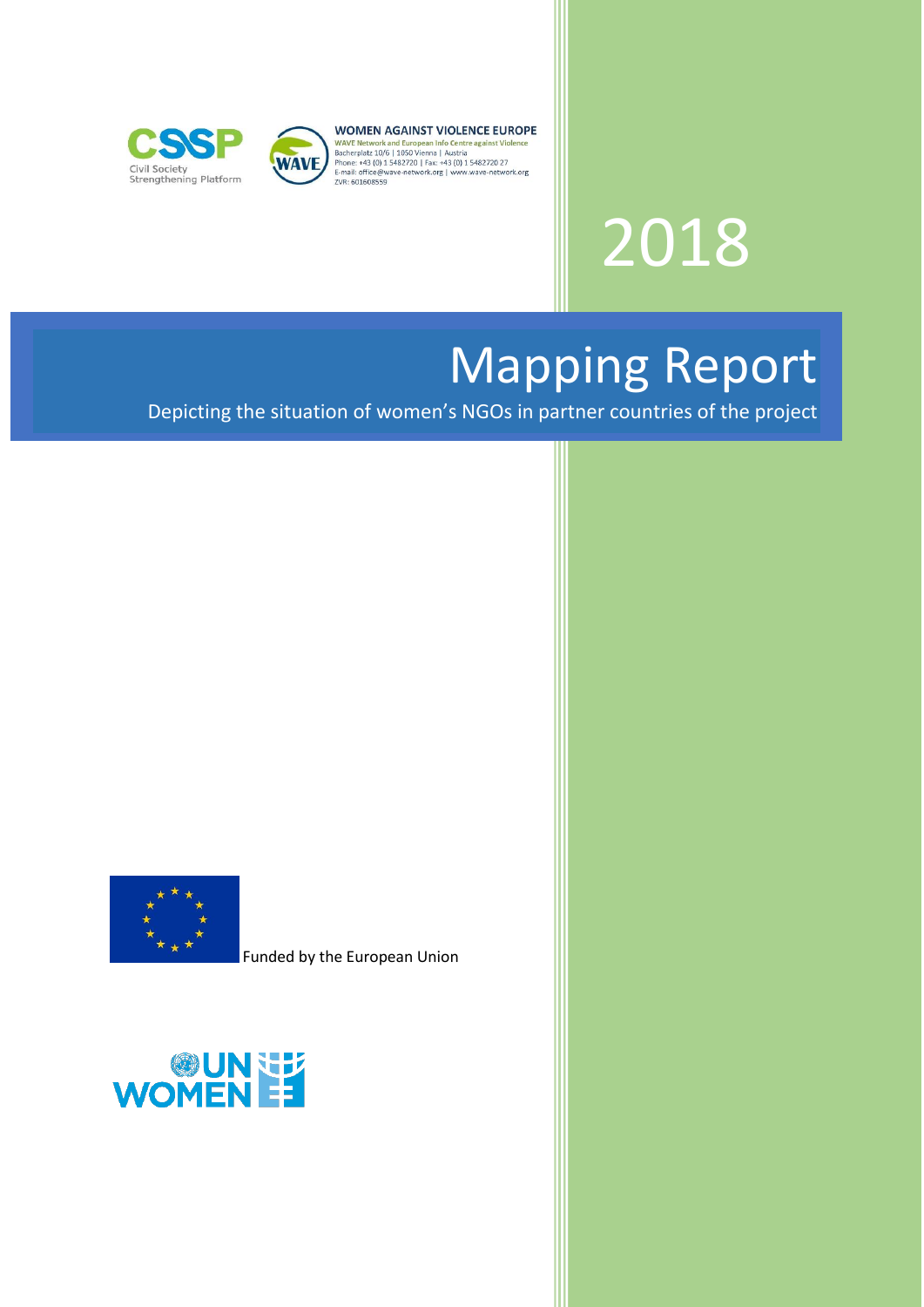## **1. Introduction**

The present report intends to depict the situation of NGOs in the following partner countries: Albania, Bosnia and Herzegovina, Kosovo, Macedonia, Montenegro, Serbia and Turkey. Moreover, it aims at highlighting the positive as well as the negative aspects of the cooperation between women's organizations, as well as similarities encountered in terms of the situation of women's NGOs in each respective country. Furthermore, the report will also identify existing active networks in each of the countries mentioned above, including if they have members who work with disadvantaged groups and with women refugees/immigrants at a regional level and if women from these backgrounds experience particular difficulties in joining active networks.

## **2. Mapping questionnaire**

The questionnaire developed by the WAVE office contains 11 questions. The questionnaire was distributed to each of the partners from the above-mentioned countries. The form tries to identify any existing active networks in a member country working on violence against women (VAW) and domestic violence (DV), and how many member organisations are part of one, as well as member-organisations who specifically work with women refugees/immigrants or with disadvantaged groups. In case a network could not be established, the questionnaire inquired about the reasons why a network could not be established in the specific country and if the organisation is part of any other active network(s). Lastly, the questionnaire enquired about cooperation between women's organisations, successful or not, examples of successful cooperation as well as the overall situation of women's NGOs in the respective countries, for example the challenges faced through potentially restrictive government policies, funding cuts etc.

Out of all the 9 partners engaged in the project all 9 of them have filled out the questionnaire.

## **3. Situation of women's NGOs in each partner country**

*Albania* – Currently our Albanian partners, 'Gender Alliance for Development Centre' and 'Woman to Woman Albania' identified two active networks, as in their country.

The first network, Albanian Woman Empowerment Network (AWEN) is a formal network that has nine member organisations, which offer services to women experiencing DV and human - trafficking, empowerment programs and shelters for victims, as well as services for perpetrators of violence. The second network is an informal one, called 'The Network against Domestic Violence and Trafficking in Human Beings'.

AWEN network has no women's organizations working with refugees, but there are 4 member organizations working with disadvantaged groups, such as women from rural areas, LGBT women, Roma and Egyptian women. The following organisations are working with the groups mentioned above are: Gender Alliance for Development Center in Tirana, Counselling Line for Women and Girls, Woman Forum Elbasan, Vatra Psycho-Social Centre in Vlore.

Both of WAVE's project partner organizations have identified cooperation between women's NGOs as very successful. Women's organisations work together to develop regular joint activities, for example lobbying and advocacy activities when it comes to law implementation, monitoring of public institutions, preparation of shadow reports for GREVIO. Women's organisations also cooperate regularly to meet the needs of women victims of violence. Some of the notable successes in this area include the development of the national programme of work with perpetrators, the referral of victims to other shelters in case of need, contributing to different draft laws such as: Law for Gender Equality in society (2008) and the Action Plan Strategy for Gender Equality (2016-2020).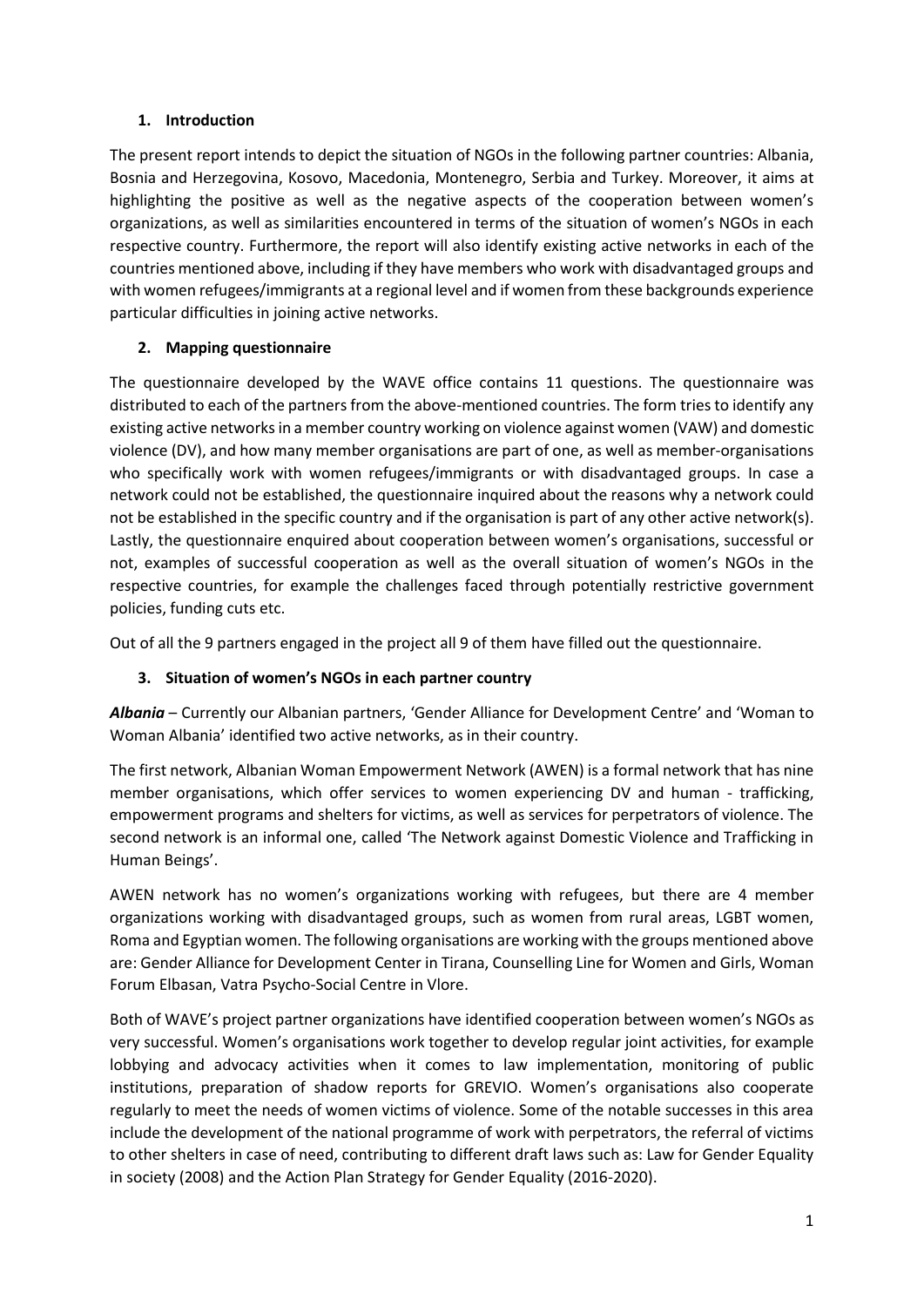Even though Albanian civil society is very active and generally cooperative, women's NGOs are facing significant financial constraints due to limited funding. Albanian NGOs are mostly funded by foreign donors such as UN-Women, UNDP, SIDA, USA Embassy, Austrian Development Agency etc. The Albanian Government distributes only small funds, through its Agency for Supporting Civil Society which do not allow for organisational sustainability and long-term work. Due to this situation many women's NGOs'survival is at risk, and they often find themselves in direct competition with each other. Furthermore, civil society organisations are primarily responsible for offering support services to victims of gender based violence and there is a significant lack of I available public services.

*Bosnia and Herzegovina* – The questionnaire was filled out by WAVE partner, Foundation United Women Banja Luka. According to the answers received, there is currently one informal network in Bosnia and Herzegovina (BiH) 'The Safe Network of Bosnia and Herzegovina', founded in 2001, working specifically on VAW and DV. After several years of inactivity, the network was reactivated in 2011. The network has 9 full members and 12 associated members and it is active in both entities of BiH (Federation of BiH and the Republic of Srpska). All women's organizations, humanitarian associations, and NGOs that are part of the network are working with women refugees, although no organization has a single programme that specifically supports these groups. When it comes to working with disadvantaged groups, there are two active networks in Bosnia and Herzegovina that specifically involve organisations working with Roma women (Roma Women's Network Uspjeh BiH) and women with disabilities (Network of Women with Disabilities BiH). The latter is a platform created with the aim of improving communication amongst women with disabilities as well as raising awareness in society about this issue.

Our partners stated that cooperation between women's NGOs in BiH is successful. One example of recent successful cooperation involves court monitoring of criminal and minor offences in 22 municipal and district courts in cases of gender-based violence against women and children. The monitoring was conducted in 2016, and resulted in a thorough analysis as well as recommendations targeting key stakeholders in charge of protection in BiH. As a result of the recommendations presented to different stakeholders such as judiciary, responsible governmental ministries, in the Republic of Srpska, the Ministry of Family, Youth and Sport committed to integrating the recommendations into the Action Plan for implementing the RS Law on Protection from DV in 2018. Moreover, partner organizations established cooperation with judiciary schools to include the recommendations and findings in the curricula for 2018.

The challenges encountered by women's NGOs in the country are mainly related to funding. Most of the funding received comes from international donations and only a small part comes from national public budgets, that are specifically dedicated to providing services to women and children experiencing violence. The few public funds still available for shelters are often late due to bureaucratic hurdles and a lack of proper planning from governmental institutions. When it comes to international funds, a general decline of dedicated funding for women's NGOs is notable and a lack of long term funder commitment in this area, which makes project planning difficult and often unsustainable. Lack of sustainable funding, both from national government and international donors, negatively influences the opportunities for strengthening networks between women's NGOs and limits their ability to create and influence VAW prevention work.

*Kosovo* – The questionnaire was filled out by Women's Wellness Center Kosovo, which reported that Kosovo has two active networks working on VAW and DV. *Kosovo Women's Network* is a formal network, established in 2000, currently encompassing 86 member organizations, which includes the Women's Wellness Center. The network advocates on behalf of Kosovar women on a local, regional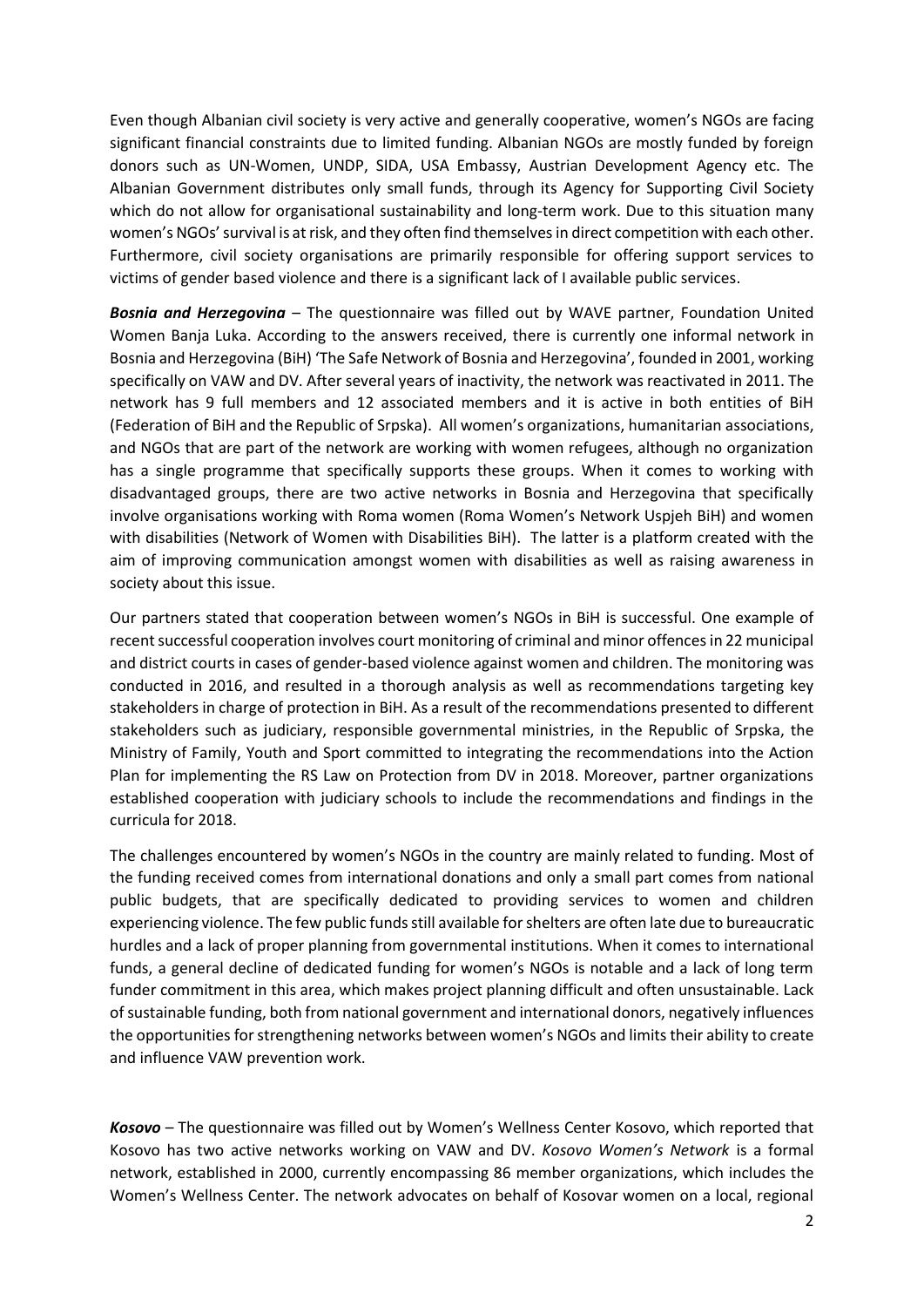but also international level, being recognized as a leading network in the country as well as in the region. The network advocates for equal opportunities in education, employment, equal political participation for women and a life free from violence. The second network, *Kosovo Shelter Coalition*, was established in 2010, as a formal coalition, with eight local organizations, but currently comprising only five local shelter organizations working with victims of DV. The networks do not work with women refugees or immigrants, as there is apparently no demand in Kosovo for this area of work. Regarding other disadvantaged groups, both networks work with these groups, such as women with disabilities. Organizations work together to advocate for better access to education or health provisions for women with disabilities.

Cooperation between women's organizations is in some cases successful, for example in 2012 the Kosovo Women's Network established a fund that provides small grants for women's organizations that lack access to other sources of funding and seek to work on women's rights, particularly among rural and/or marginalized groups such as Serbian, Bosnian, Roma Ashkali, Egyptian women and women with disabilities. This fund has enabled many organizations to continue their work.

The overall situation of women's NGOs in Kosovo is fairly fragile as they are faced with a shift in aid priorities as well as shrinking funding budgets, as many donors in Kosovo have either decreased or closed their grant programmes for women's NGOs. Donors which still offer funding, usually oblige applicants to undergo a difficult application procedure, with grants being available only for a limited number of outcomes, forcing many women's NGOs to make do with very limited human resources. The government of Kosovo covers merely 50% of the costs of some organizations that offer support services for women victims of violence and their children, women victims of trafficking and women with disabilities.

*Macedonia* **–** There are currently two active networks in Macedonia, namely the *National Network to end Violence against Women and Domestic Violence* – *Voice against Violence* and the *National Council for Gender Equality*. The first one is a formal network, which currently has 18 member organizations working on VAW, some of whom also provide support services for victims of violence. The National Council for Gender Equality is a network of 116 formal and informal organizations, working at a local level and provides services for victims of violence such as counselling, free legal aid, or the national helpline. These two networks do not work with women refugees/immigrants, but there is one organization called Open Gate – La Strada Macedonia that works with these groups. Some of the organizations part of the National Network Voice against Violence work with women with disabilities or LGBTI women.

Cooperation between women's NGOs is successful in Macedonia, as many of the accomplishments in the women's rights movement have been brought about by the cooperation between women's NGOs. However, the difficult financial situation in which most women's organizations find themselves, has increased competitiveness between them. Notable examples of successful cooperation involve the 16 Days of Activism 2017, when several events were cooperatively organized, training of future medical staff on VAW and DV, organizing panel discussions on the topic of 'Women and girls with disabilities – potential victims of GBV', as well as the joint lobbying and advocacy undertaken for the ratification of the Istanbul Convention.

Insufficient financial support from the Macedonian government is the primary reason why many women activists are currently in a precarious situation, as NGOs have to constantly look for new funding opportunities, which increases competitiveness between women's NGOs. With a new leftwing government in place, cooperation between women's NGOs and national authorities has increased, as civil society is now more involved in debates, actively participating for example in developing the new national action plan on VAW. Regarding the ratification of the Istanbul Convention,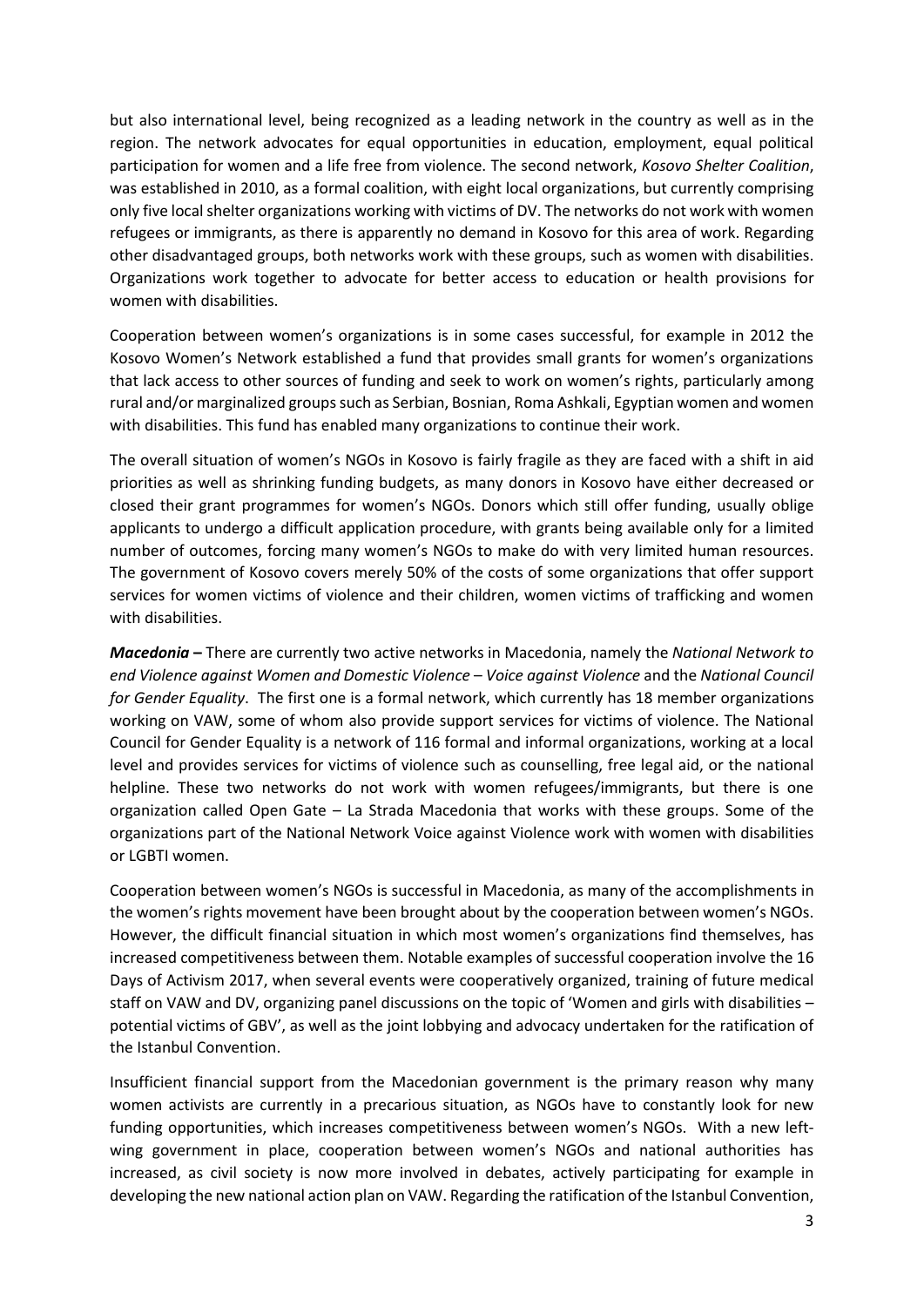the law to ratify the Convention has already been adopted and the ratification is expected to happen in the near future.

*Montenegro* – SOS Hotline for Women and Children Victims of Violence Niksic, WAVE member and partner has filled out the questionnaire. In Montenegro, there are two active networks; the *Informal National Network against VAW,* and the formal *Roma Network PRVA*. The Informal National Network against VAW consists of seven women's NGOs that provide specialist support services, but also advocate for better prevention, protection and prosecution mechanisms in the area of gender-based violence. The Roma Network PRVA consists of individuals, more precisely Roma women activists. All organisations work with women refugees, if they are victims of gender-based violence and need specialised support. There is currently no organisation that particularly specialises in working with disadvantaged groups, but all organisations work with women from diverse backgrounds ((such as Roma women, women with disabilities, single mothers).

Cooperation has been identified as partially successful, as organisations in Montenegro lack a solid culture of networking, due to problems such as sustainability of services and lack of human resources. International funders support the limited number of women's organisations in the country on a project based funding, as for state funding, the state supports the National helpline but only covers 50% of its funding capacity. Women's NGOs have limited opportunities to fundraise as they face numerous barriers, such as: limited knowledge on writing fundraising proposals, a lack of human resources, to respond to survivors of violence and a limited understanding of gender-based violence by state institutions who consequently do not provide adequate funds for women's specialist services.

*Serbia* – According to WAVE member *Association Fenomena*, Serbia has one active network called *Women Against Violence Network* (Mreža Žene protiv nasilja). The network is active in all 5 regions of Serbia, each region being coordinated by one organization. Association Fenomena coordinates the South-West region of the network, consisting of 5 organizations. The network is informal and has currently 27 member organizations which are specialized women's NGOS that provide support to women and work on changing the social context, with the ultimate goal to decrease and end VAW in Serbia. None of the organizations who are part of the network work only with women refugees/immigrants, but some organizations, such as IMPULS (Tutin, South-Western Serbia), dedicate some of their activities to women refugees. Several organizations work specifically with disadvantaged groups such as Roma women, women with disabilities, or women victims of human trafficking. These organizations are: Anti trafficking action ASTRA; Atina; Roma Children's Center; Out of Circle, Belgrade (supporting women with disabilities); Roma Center for Women and Children Daje; Out of Circle Vojvodina (supporting women with disabilities); Roma Association of Novi Becej; SOS Line Osvit (offers multilingual support: Roma and Serbian languages).

Cooperation between women's organisations is very successful due to their dedication to this field for more than 20 years. For example, the joint actions of the network have led to the 18<sup>th</sup> of May being declared as the Remembrance Day for Murdered Women, Victims of Violence (Femicide).

Nevertheless, lack of funding has forced many women's organizations to close down over the years. Local governments and the state do not provide sustainable funding options for women's NGOs, which is especially an issue for small organisations working at a local level. Furthermore, foreign donors are increasingly pulling out of the country, leaving women's organizations in a precarious situation. Another problem the network faces, is that the Serbian government is trying to establish a national women's helpline, but is refusing to involve women's NGOs in the planning and funding of this service, contrary to the prescriptions of the Istanbul Convention.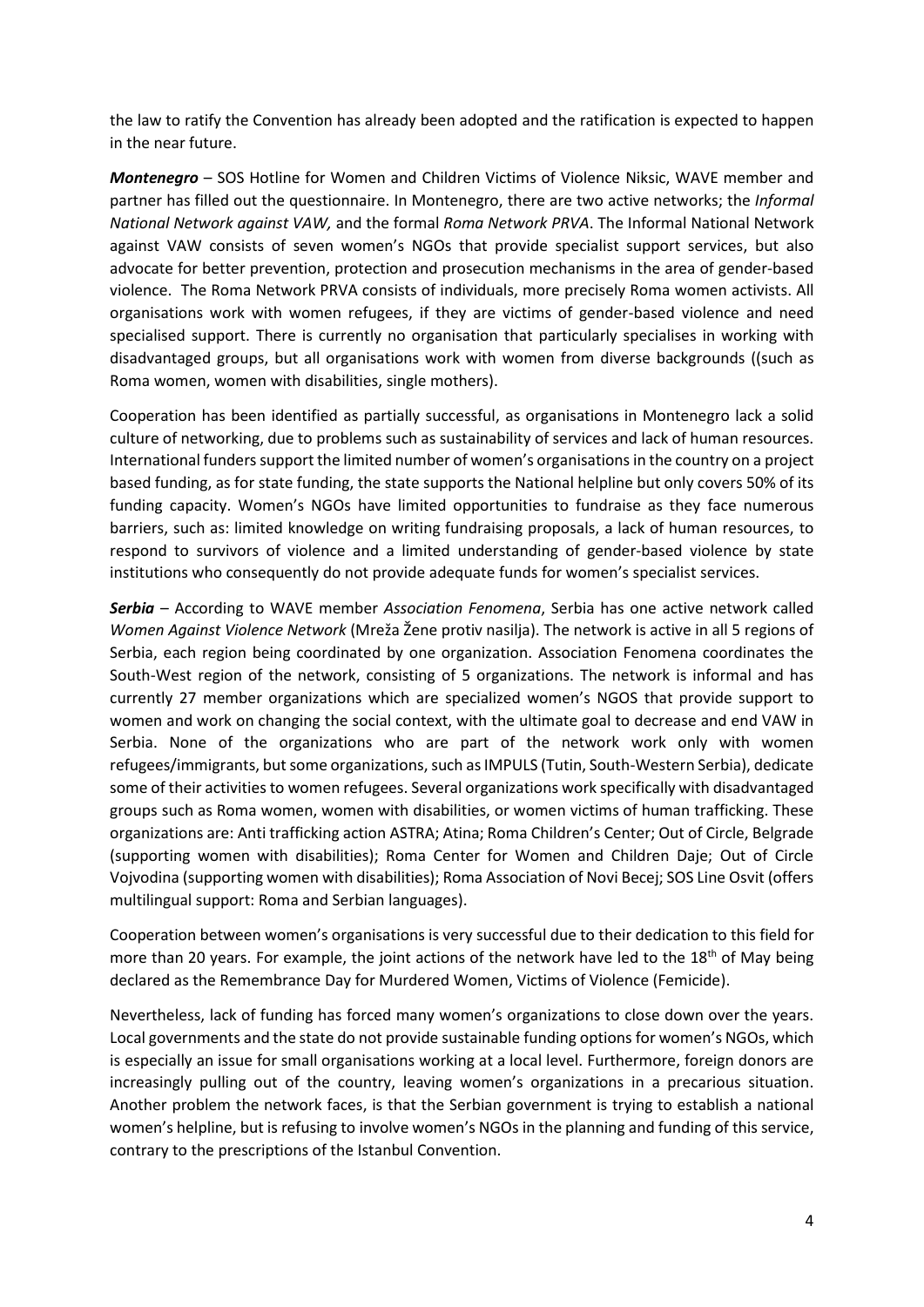*Turkey* – According to *The Foundation for Women's Solidarity* based in Ankara there is currently one informal network in Turkey, formed in 1998: *The Assembly on Women's Shelters and Solidarity Centers*. The network currently has 18 member organizations, working in the area of gender equality and VAW. Among the member organizations, there are some working with women refugees, even though they do not focus specifically on this type of work. Two examples of organizations working directly with women refugees are: KADAV (Kadinlarla Dayanisma Vakfi) and AKDAM (Adana Kadin Daynisma Merkezi ve Siginma Evi Dernegi). When it comes to organizations working with disadvantaged groups, Engelli Kadin Dernegi works specifically with women who have disabilities.

Regarding the cooperation between women's NGOs, there is an active collaboration between organizations enabling them to easily communicate or react to issues whenever necessary. Organizations have concrete experience in organizing events together or implementing different projects. An example of successful cooperation between women's NGOs is the recent large-scale joint organising of public protest, press releases, social media actions, and communication with international and national stakeholders. These protests took place to contest the adoption of a national bill which proposed the suspension, and consequent pardoning, of sexual harassment crimes perpetrated prior to 16 of November 2016, if the perpetrator marries the victim. Due to the successful cooperation of these women's NGOs and the subsequent public reactions, the bill was later withdrawn.

Since the State of Emergency was declared in Turkey, in July 2016, 6 women's NGOs have been closed down. Many grassroot organizations and LGBTI organizations face the same possibility. Furthermore, there seems to be significant repression of LGBTI organizations, as the government of Ankara has, for example, banned any outdoor or indoor activities of these organizations. Even before the ban, many LGBTI activists have been taken into custody during the Pride March in Istanbul 2016. Moreover, women activists have faced the same problems, when organizing the Women's March on the 25<sup>th</sup> of November 2016. These kind of government decisions are increasingly limiting the freedom and working-remit of specialist women's and LGBTI-NGOs work.

### **4. Common aspects identified and conclusion:**

Cooperation has been identified as being mostly successful in the Western Balkans and Turkey. Women's organisations have organized themselves in either formal or informal networks, to tackle VAW and DV together. The strong dedication of women's NGOs has led to successful actions, such as lobbying and advocating for improved legislation on VAW and DV, for the ratification of the Istanbul Convention, conducting successful awareness-raising events using social media or organizing outdoor events.

Even though women's NGOs are active agents of change in their region and cooperation between them is vital for their success, cases have been identified when active collaboration is not possible. Factors such as funding instability and sometimes the absence of a 'networking-culture', negatively influence the cooperation amongst NGOs and increase competitiveness between them. Scarcity of funding, from national governments but also due to international funders pulling out of the countries or offering only project-based funding, has forced many women's organisations into a continuous struggle for financial stability. For example, in Macedonia, where women's NGOs have many accomplishments due to their strong collaboration, lack of financial resources has significantly increased competitiveness between these organizations.

The political context differs from country to country, even though the problem of sustainability is clearly a joint issue. In some countries, for example Macedonia, cooperation between women's NGOs and national government has improved, due to the newly elected left-wing government actively engaging civil society in parliamentary debates or in developing new strategies to combat VAW. In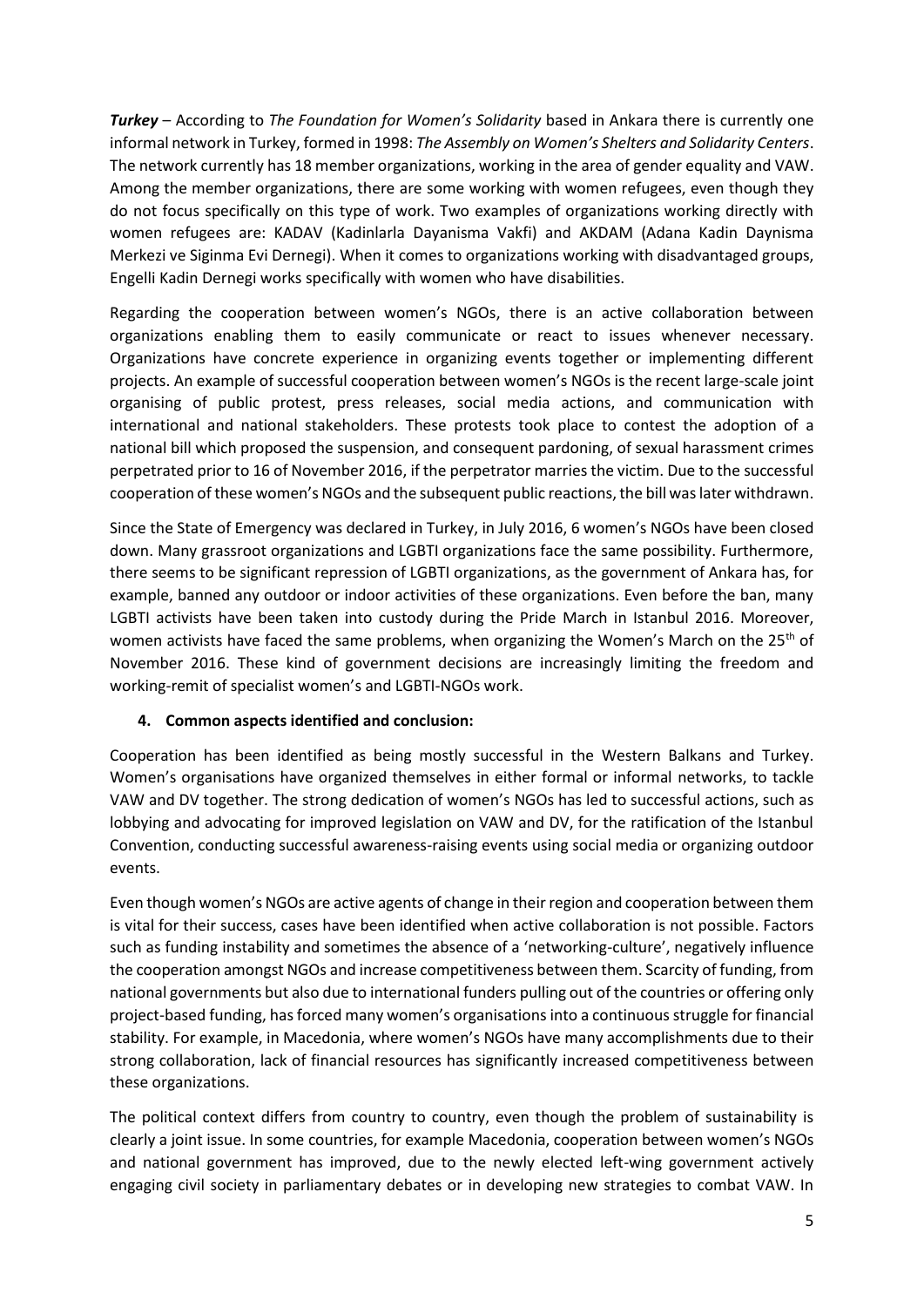contrast to Macedonia, the political context in Turkey is increasingly precarious, since Turkey has declared a State of Emergency in 2016. Since then, many women's NGOs and LGBTI organizations have been closed down or banned from organizing any public activities. Other countries, such as Montenegro, are confronted with a lack of understanding of about gender-based violence by government agencies.

To conclude, cooperation between women's NGOs can be identified as a stepping stone in fighting VAW and DV. Even though women's NGOs face continues challenges, in terms of for example financial sustainability that e*nables* competitiveness in terms of funding, they have managed to create synergies and in all countries to organize themselves in networks. Networks, either formal or informal, unites women's voices into a stronger one, enabling them to create effective lobbying tools and allows them to fulfil their agenda.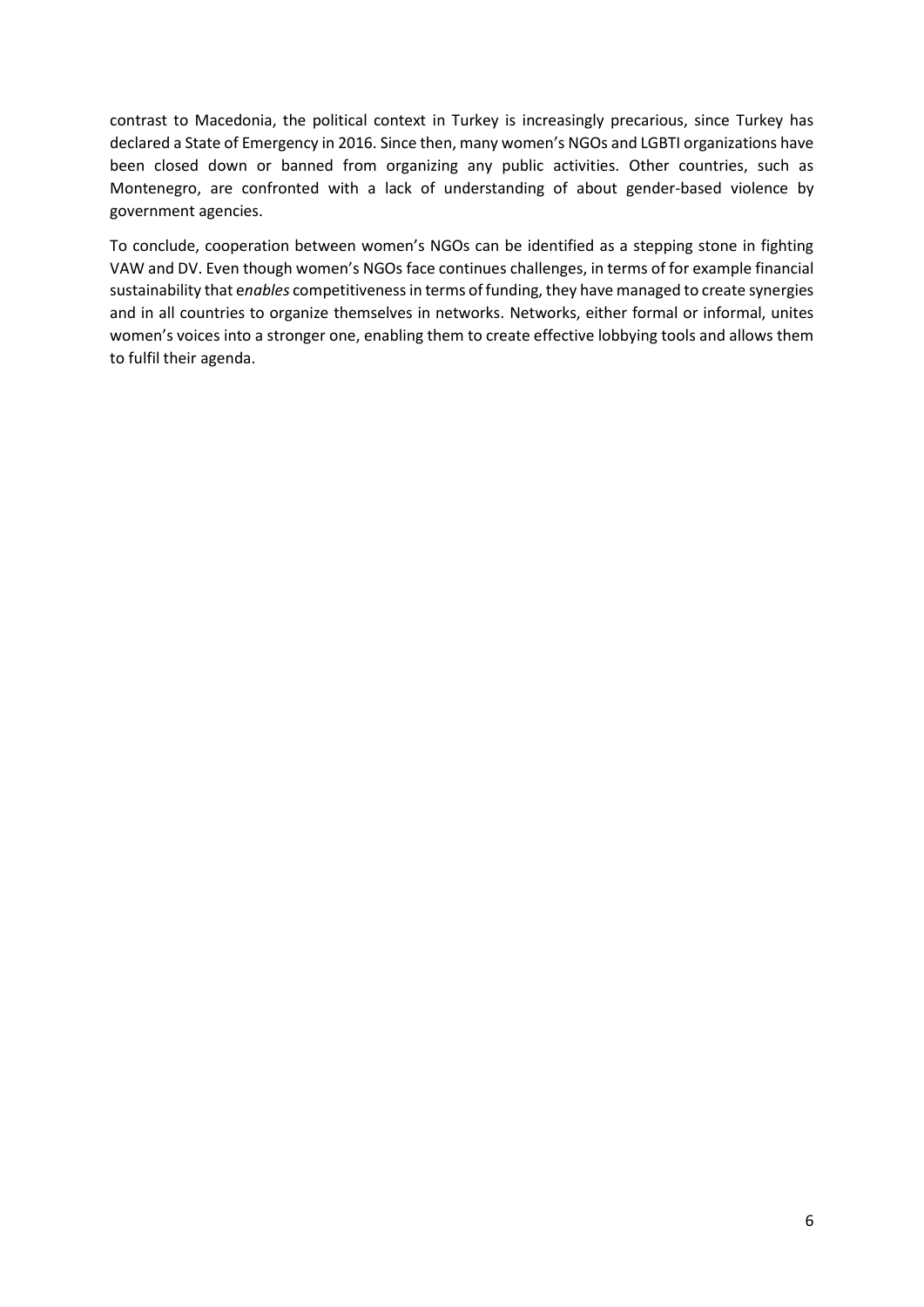#### **Mapping Questionnaire**

| <b>Name of organisation</b>         |  |
|-------------------------------------|--|
| Representative of the organisations |  |
| Website                             |  |
| Country                             |  |

#### **1) Are there any active networks<sup>1</sup> in your country working on violence against women and domestic violence?**

a) If **yes**, please provide the name of the network:

- b) If **yes**, is the network in your country (please highlight the correct answer):
	- Formal

**.** 

Informal

c) If **yes**, how many member organisations does this network have and what kind of organisations are they?

<sup>&</sup>lt;sup>1</sup> 'Active networks' means that these networks are actively involved in fighting violence against women, e.g. by delivering direct services to women affected by gender based violence, by developing/delivering awareness raising campaigns or by fostering/maintaining cooperation between local and/or regional women's organisations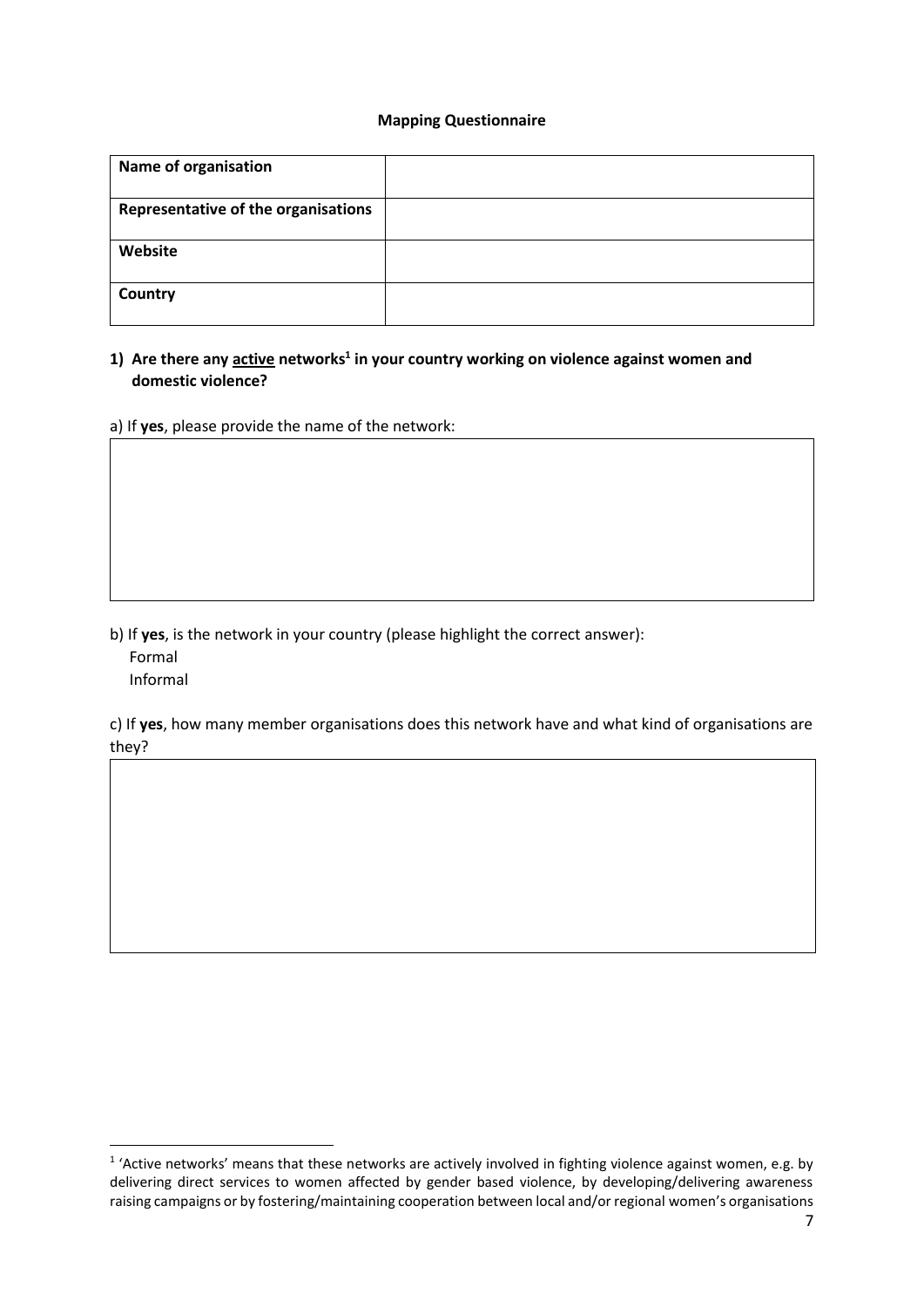d) If **yes**, does this network have member organisations working with women refugees/immigrants at a regional level? Please write the answer in the box and if known the name of organisations.

e) If **yes**, does this network have member organisations working with disadvantaged groups (such as women with disabilities, women from minority backgrounds, LGBT+ background) at a regional level? Please write the answer in the box and if known the name of organisations.

f) If **no**, what is the reason why a network could not be established (e.g. no funding available, no interest from organisations)?

### **2) Is your organization part of any active network(s)?**